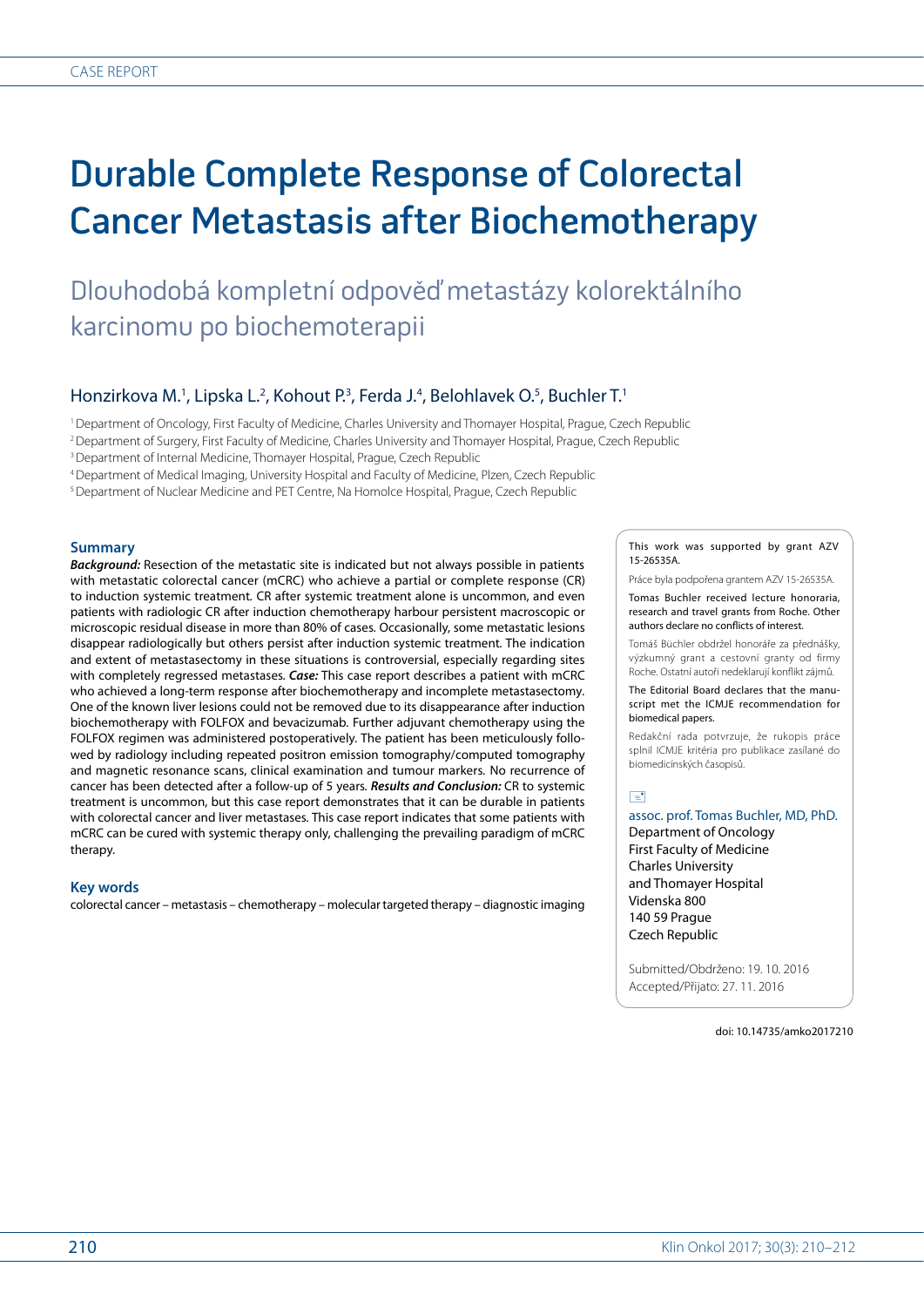### **Souhrn**

*Východiska:* U pacientů s metastazujícím kolorektálním karcinomem (metastatic colorectal cancer – mCRC), kteří dosáhli částečné nebo úplné odpovědi (complete response – CR) na indukční systémovou léčbu, je resekce metastatické lokalizace indikována, ale ne vždy možná*.* CR po samotné systémové léčbě je málo častá a dokonce i u pacientů s radiologickou CR po indukční chemoterapii dochází k přetrvávající makroskopické nebo mikroskopické reziduální nemoci ve více než 80 % případů*.* U některých pacientů dochází po indukční systémové léčbě k vymizení některých metastatických lézí dle radiologického vyšetření, jiné však přetrvávají*.* Indikace a rozsah metastasektomie v těchto situacích je kontroverzní, zejména pokud jde o místa s kompletně regredovanými metastázami*. Případ:* Kazuistika popisuje léčbu pacientky s mCRC, která dosáhla dlouhodobé kompletní remise po biochemoterapii a neúplné metastasektomii*.* Jedna ze známých jaterních lézí nemohla být odstraněna z důvodu jejího vymizení po indukční biochemoterapii FOLFOX a bevacizumab*.* Další adjuvantní chemoterapie režimem FOLFOX byla podána po operaci*.* Pacientka byla dále pečlivě sledována pomocí zobrazovacích metod vč*.* opakované pozitronové emisní tomografie a magnetické rezonance, klinickým vyšetřením a sledováním hladin nádorových markerů*.* Zatím, po 5 letech sledování, nedošlo k recidivě onemocnění*. Výsledky a závěr:* Kompletní odpověď na systémovou léčbu je u mCRC neobvyklá, ale, jak ukazuje naše kazuistika, může být trvalá*.* Kazuistika demonstruje, že někteří pacienti s mCRC mohou být vyléčeni pouze systémovou terapií, což zpochybňuje převládající paradigma léčby mCRC*.*

#### **Klíčová slova**

kolorektální karcinom – metastázy – chemoterapie – molekulární cílená léčba – diagnostické zobrazování

### **Introduction**

Complete response (CR) to chemotherapy is uncommon in metastatic colorectal cancer (CRC). Even in patients with radiologic CR after induction chemotherapy, resection of the involved metastatic site is indicated if technically feasible. Persistent macroscopic or microscopic residual disease or early recurrence *in situ* occurred in 83% of liver metastases with apparent complete response on imaging in a study by Benoist et al. [1]. If patients with radiological CR of liver metastases do not undergo surgery, the recurrence rates are high [2,3].

We describe a case report of a patient with two liver metastases of CRC. One of the lesions was surgically resected while the other metastasis was not excised after undergoing CR on induction chemotherapy. The case report demonstrates that systemic treatment can only in exceptional patients lead to complete and durable CR ("cure") in metastatic CRC (mCRC).

### **Case report**

A 33-year-old previously healthy woman presented with crampy abdominal pain. There was no weight loss or history of rectal bleeding. She was referred to a gastroenterologist to exclude possible Crohn's disease. On abdominal ultrasonography, there was a colonic wall thickening of the descending colon and colonoscopy revealed tight stenosis in the area. A biopsy was taken and histology demonstrated grade 3 colorectal adenocarcinoma. Levels of tumour markers, including carcinoembryonic antigen (CEA) and carbohydrate antigen 19-9 (CA19-9) were not increased. There was no family history of cancer.

Left hemicolectomy with lymphadenectomy and peritoneal sampling was



**Fig. 1. PET/CT scan at diagnosis clearly The metastasis that was not resected is marked by full arrow, the metastasis that was resected is marked by hollow arrow.**



**Fig. 2. PET/CT after neoadjuvant biochemotherapy – activity of liver metastases is no longer seen.**



**Fig. 3. PET/CT after 5-year follow-up showing ongoing complete response.**